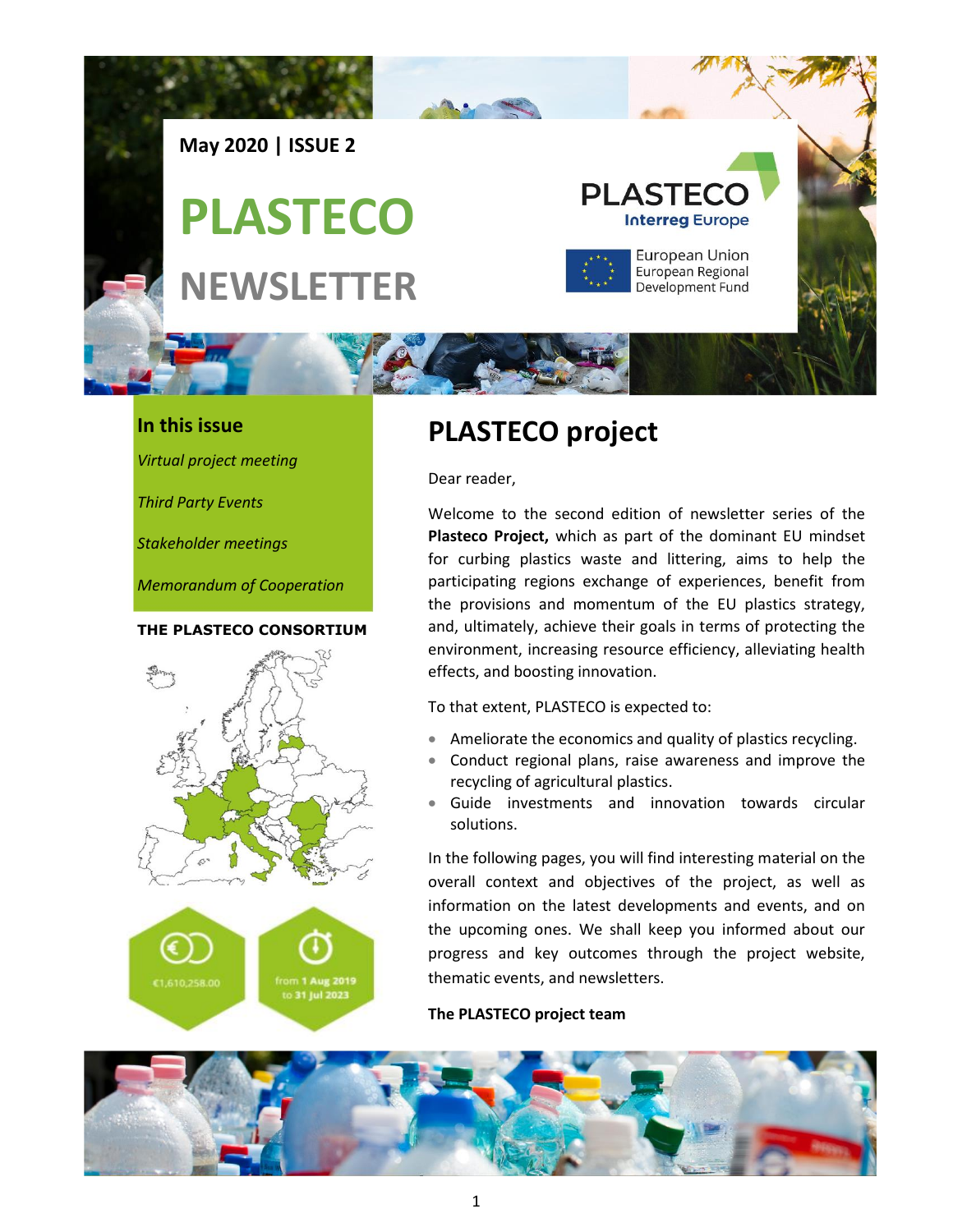## **Virtual Project Meeting**

The second meeting of the **PLASTECO** consortium, which was originally planned to take place in Augsburg, took place virtually due to the unprecedented situations caused by the Covid-19 pandemic. The partners gathered online on the 19th of May.



The host partner, Cluster of Environmental Technologies Bavaria, opened the meeting and presented the agenda, while all partners had the chance to elaborate on different topics. Among others, the partners presented and discussed:

- The Assessment of territorial-specific economic and social barriers against more sustainable plastic consumption and production patterns.
- The identification of measures to curb aquatic litter & facilitate clean-up efforts.
- A comparative analysis of policies to promote the separation, sorting and recycling of plastics waste at partners' territories.

At the end of the meeting the discussion focused on activity and financial issues and communication and dissemination topics while all the participants had the chance to submit their final considerations.

#### **Third Party Events**

During the second semester of the **PLASTECO project** several third-party events were organized with some of the consortium's representatives taking part.

#### **3rd Party Event in Thessaloniki**

The Lead Partner of the PLASTECO project, the **Municipality of Rethymno,** responded to the call of the COLLECTORS (COLLECTORS is a Horizon 2020 project) and participated in the public conference which took place on 11th of December 2019, with its external expert

Mrs. Violetta Koutsogiannopoulou. The representative of the Municipality of Rethymno delivered a presentation on "**waste collection towards the circular economychallenges concerning plastics**" and participated in the panel discussion of the "**waste collection toward the circular economy**" session. Moreover, the next day she attended a clustering meeting exploring further collaboration opportunities with the COLLECTORS project peers.



**3rd Party Event in Bucharest** 

On the 5th of December 2019, the Bucharest 3rd District City Hall was organised in the town as well as the first Expert city visit & ULG meeting within the project "Resourceful Cities. Since **PLASTECO project** is implemented in line with the "European Strategy for Plastics in a Circular Economy", **Bucharest-Ilfov Regional Development Agency** took the invitation to this event as an opportunity to build collaboration for the project outcomes. The overall goal, operational objectives, and activities of **PLASTECO project** were disseminated to the relevant stakeholders gathered at this event, through a 20 minutes presentation, made by Andreea Brînzoi, member of Bucharest-Ilfov regional development agency team.

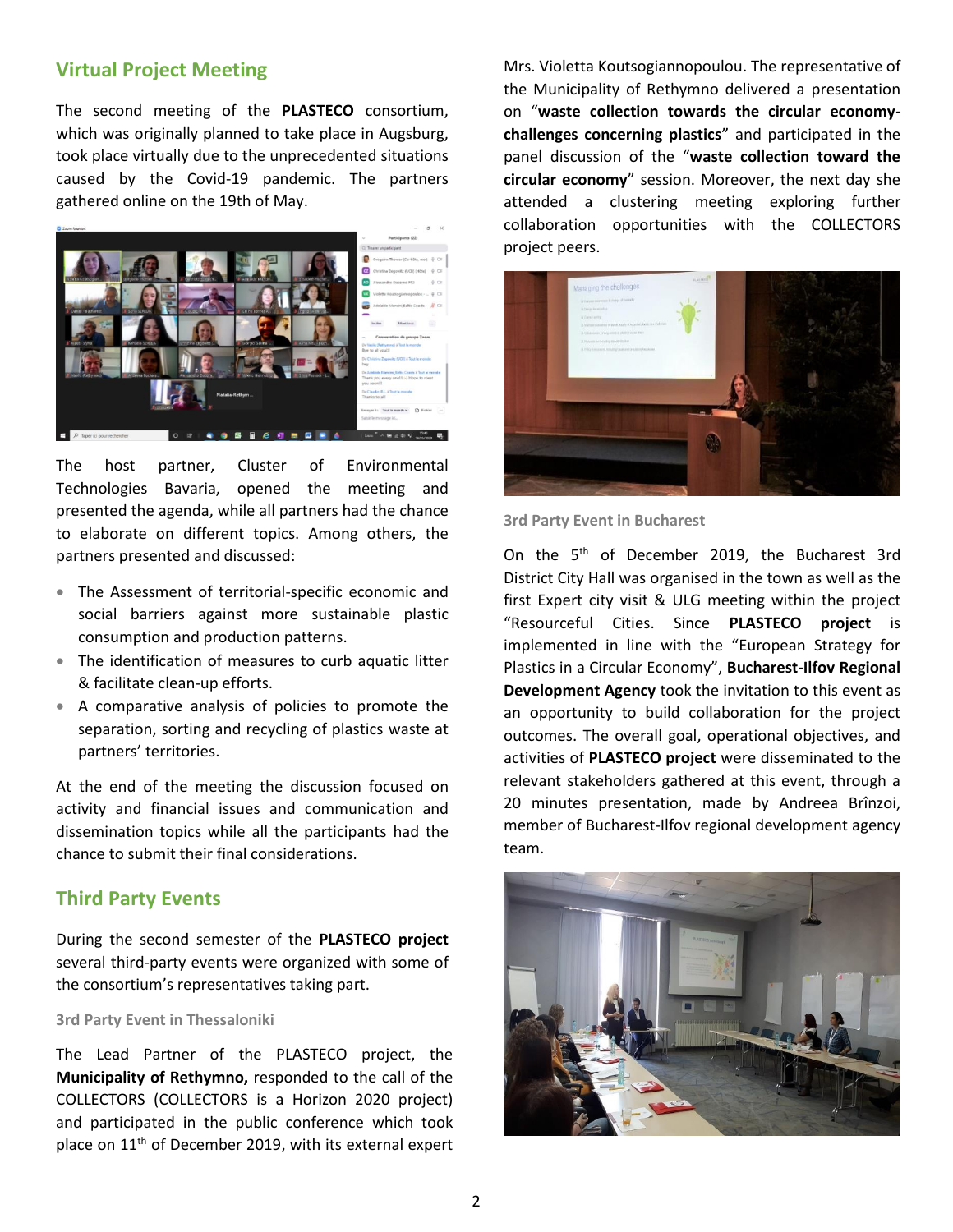## **Stakeholders Meetings**

Throughout the second semester of the **PLASTECO project** several stakeholders meetings took place.

#### **1st PLASTECO regional stakeholders meeting**

This event was held in Augsburg, Germany, under the auspices of the Cluster of Environmental Technologies Bavaria. The attendees included representatives of regional and national authorities, research institutions, environmental agencies, and NGOs.



During the workshop, the basic information of the **Interreg Europe Project PLASTECO** was introduced. The event came up with some key conclusions:

- The city of Augsburg as well as the stakeholders are motivated to work on this topic within the framework of **PLASTECO.**
- The city of Augsburg has already implemented activities in the field of plastic reduction and waste management. New ideas of actions inspired by PLASTECO activities and exchange of experience need to be assessed in detail before putting them into the action plan.

#### **1st Lombard stakeholder meeting**

The Agenda of this meeting, which took place on the 23<sup>rd</sup> of January 2020, included an introduction to the "Plastic Table" activities and to the **PLASTECO project**, and a round table during which all participants were asked to introduce themselves and represent the main topics of interest to be addressed in order to improve a circular management of the plastic value chain. The first meeting was attended by about **50 participants**, including the **Minister of Environment and Climate of Regione Lombardia,** representing almost all the categories of stakeholders invited.



The main elements, among others, that emerged from the round table were:

- change of paradigm in communication: plastic demonization is not the correct approach
- eco-design to enhance recyclability
- promotion of recycled products market
- optimization of collection system and improvement of quality in separate collection streams etc.

### **Memorandum of Cooperation**

The **Municipality of Rethymno** represented by the Deputy Mayor Mr. Stelios Spanoudakis signed a **memorandum of cooperation**, on 12 March 2020, between the **Region of Crete, Municipalities and Hoteliers of Crete** for the sustainable waste management of the beaches and the reduction of single use plastics.



During the event, an extensive consultation was held, under the chairmanship of the Regional Governor of Crete, Mr. Stavros Arnaoutakis. **PLASTECO project** was there and was presented to the event participants by Mr. Vasilis Myriokefalitakis.

Some of the obligations originated from the memorandum which the signatories are engaged to follow are:

• Municipalities should Include specific terms for the coastal and sea protection when tendering the "organized beaches" management.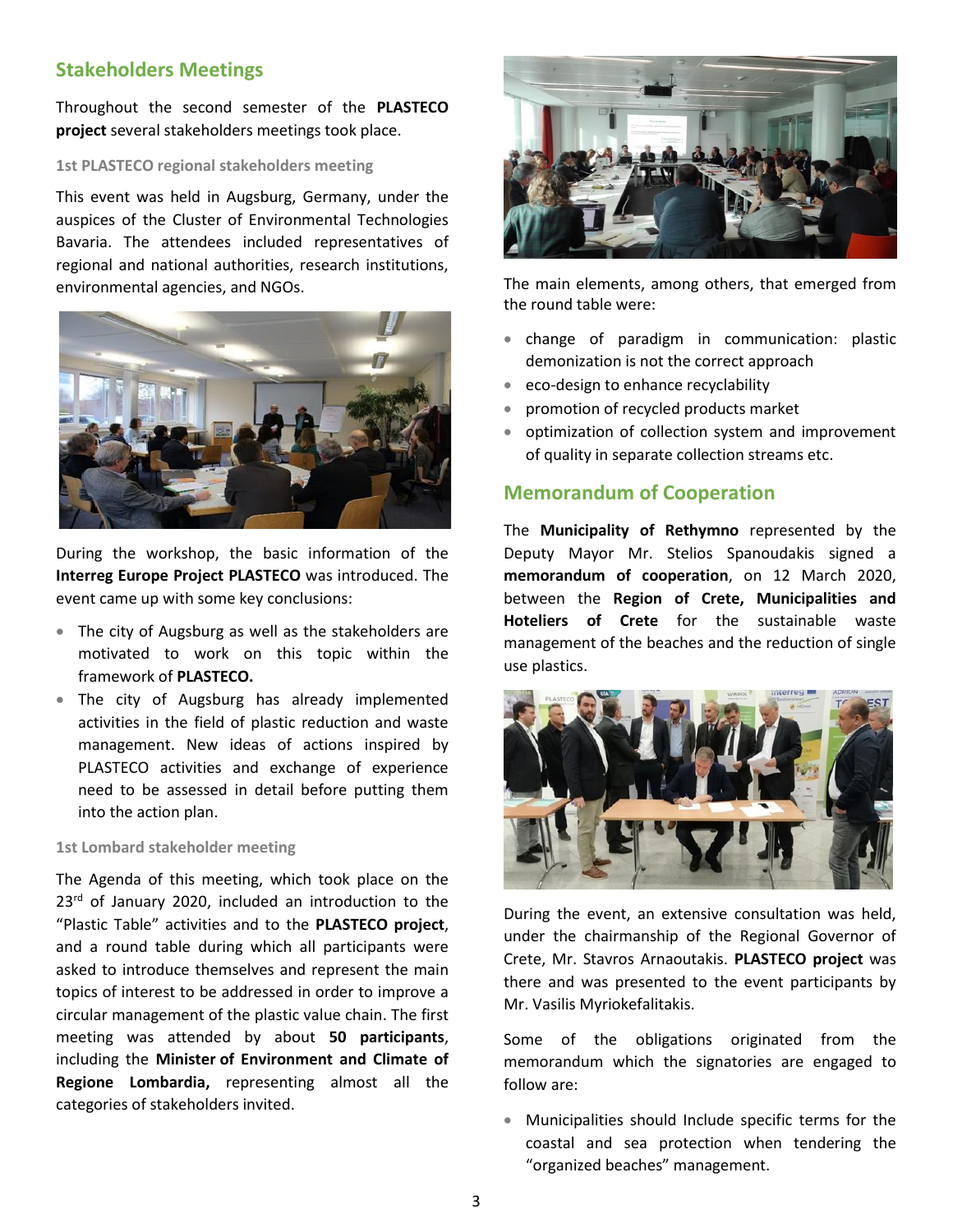- Hotel owners should remove single-use plastics and replace the plastic bottles for take-away use, with glass ones, or reusable plastic or metal bottles for take-away use.
- Region of Crete shall monitor the implementation actions of all parties, report when the commitments are not followed and break the collaboration with parties that do not repeatedly comply with the agreement.

## **To Watch…**

#### **Campaign "My Sea"**

The campaign "My Sea" launched by the Environmental Education Foundation in 2012 is a successful example of reducing plastic waste in the coastal area. The campaign was launched to raise public awareness on the problem of marine pollutant waste. The campaign is periodically implemented in cooperation with a wide range of partners in Latvia and other countries – public administration institutions, municipalities, NGOs, as well as international institutions and research institutes. The last expedition took place in summer of 2018.



The campaign "My Sea" has been highly acclaimed nationally and internationally, receiving prestigious awards such as the Environmental Science Award (2012), the Latvian Society of Physicians Annual Health Award (2016), the Energy Globe Award Latvia (2017), and the International Baltic Sea Fund Award (2018).

More to learn on: [http://www.manajura.lv/lv/par](http://www.manajura.lv/lv/par-kampanu/)[kampanu/](http://www.manajura.lv/lv/par-kampanu/)

#### **New guide on products made from recycled plastics**

In April 2020, the German Federal Environment Agency (UBA) published guidelines for the procurement of products made of recycled plastics. The guide gives recommendations on which criteria should be observed, especially to prevent the transfer of pollutants into products.



The new guide contains essential information and recommendations for public purchasers on how to integrate environmental aspects into procurement and contract documents. The Plastics Strategy as a contribution to a

circular economy of the EU explicitly mentions public procurement as an important instrument to increase the sales of recycled materials.

#### More to learn on:

[https://www.umweltbundesamt.de/sites/default/files/](https://www.umweltbundesamt.de/sites/default/files/medien/376/publikationen/leitfaden_zur_umweltfreundlichen_oeffentlichen_beschaffung_produkte_aus_recyclingkunststoffen_stand_2020.pdf) [medien/376/publikationen/leitfaden\\_zur\\_umweltfreund](https://www.umweltbundesamt.de/sites/default/files/medien/376/publikationen/leitfaden_zur_umweltfreundlichen_oeffentlichen_beschaffung_produkte_aus_recyclingkunststoffen_stand_2020.pdf) [lichen\\_oeffentlichen\\_beschaffung\\_produkte\\_aus\\_recycli](https://www.umweltbundesamt.de/sites/default/files/medien/376/publikationen/leitfaden_zur_umweltfreundlichen_oeffentlichen_beschaffung_produkte_aus_recyclingkunststoffen_stand_2020.pdf) [ngkunststoffen\\_stand\\_2020.pdf](https://www.umweltbundesamt.de/sites/default/files/medien/376/publikationen/leitfaden_zur_umweltfreundlichen_oeffentlichen_beschaffung_produkte_aus_recyclingkunststoffen_stand_2020.pdf)

**Installation of waste bins for persons with disabilities**



The Municipality of Rethymno installed waste bins especially designed for the disabled. These photovoltaic bins were placed in 12 areas of the city-close to the parking spaces dedicated for people with disabilities and are operated by the push of a button.

## **Looking forward to…**

- The results of the studies on the data collection from the A.1. will be presented to the next, 3rd, newsletter.
- The forthcoming activities of the **PLASTECO consortium.**